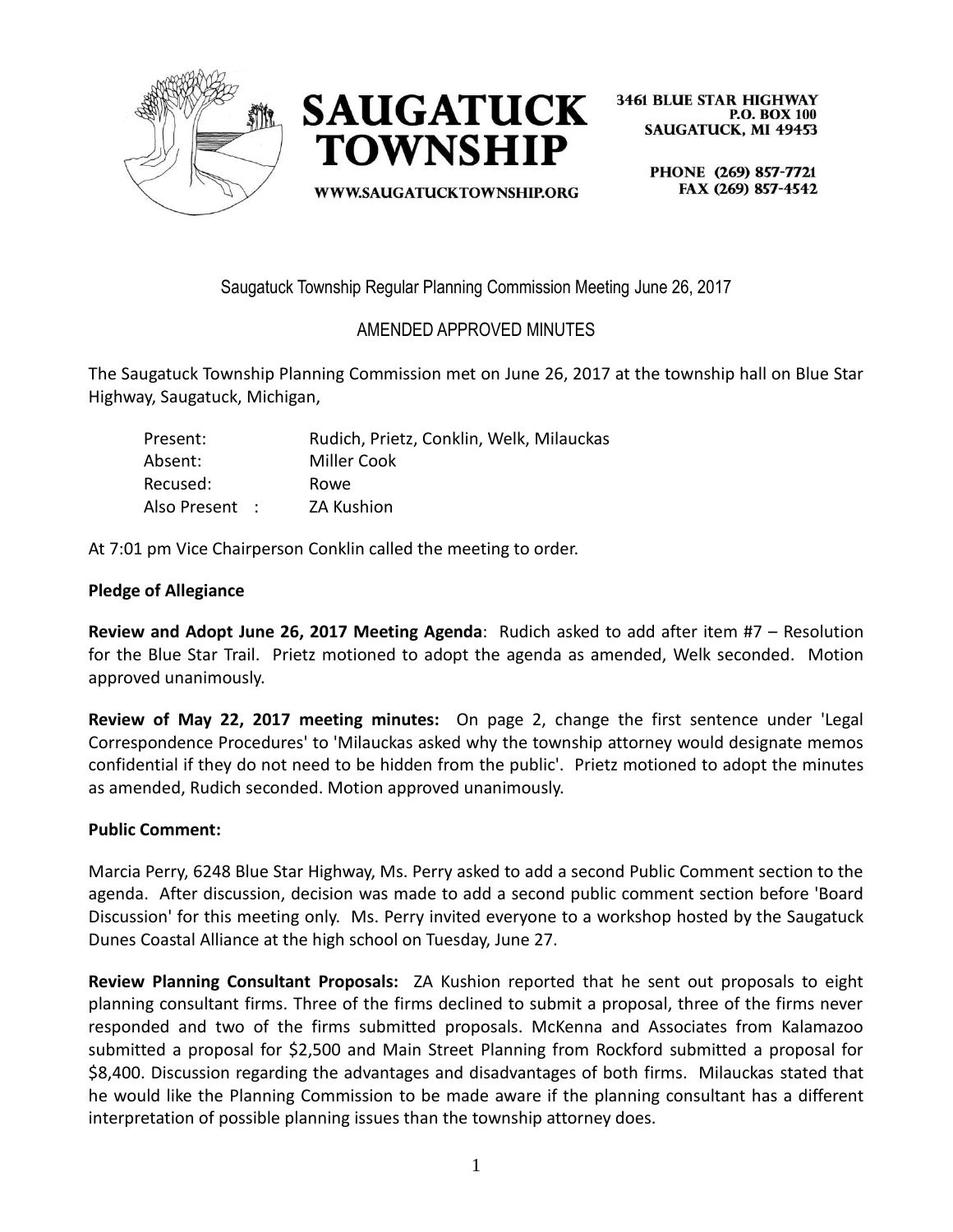### AMENDED APPROVED MINUTES

Discussion regarding the relationship between the potential planning consultant and the township attorneys. Conklin asked ZA Kushion if the Planning Commission would be able to see the planning consultant's presentation before the meeting and would the township attorney be able to see the planning consultant's presentation before the meeting and be at the meeting to answer any questions. ZA Kushion stated that the presentation would be available before the meeting and that the planning consultant and township attorney would consult with each other. Milauckas stated that he is uncomfortable with the sentence in the solicitation letter saying that 'The professional planning consultant will be expected to follow and apply the legal analysis and advice of the township's attorney's'. Milauckas feels that this might tie the hands of the planning consultant if they have a different opinion on a planning issue than the attorney does and so might be compelled to follow the attorney's interpretation. Rudich motioned to recommend McKenna and Associates to the township board as the planning consultant, Prietz seconded. Four ayes, one nay. Motion approved. Milauckas motioned to ask the township board to amend the solicitation of proposal dated May 9, the top paragraph of page 2 to add the following language 'with respect to legal matters concerning review of the application' at the end of the sentence beginning 'The professional planning consultant will be expected', Conklin seconded. Three nays, two ayes. Motion failed.

**Resolution for the Blue Star Trail:** Rudich stated that Township Manager Sheridan asked the Planning Commission Board, the Parks Board and the Township Board to pass this resolution in support of the Blue Star Trail for the grant coordinator. The resolution reaffirms the township's support of the Tri Community Master Plan portion detailing the desire to have non-motorized trails throughout the area. Prietz motioned to give Planning Commission support of the Blue Star Trail resolution, Rudich seconded. Motion approved unanimously.

**Board Discussion:** Rudich stated that the township board approved the release of the two confidential township attorney memo's that was requested by the Planning Commission at the last meeting. Township Manager Sheridan will also be talking to the township attorney asking if the two memo's needed to be marked as confidential. Rudich also pointed out that the Planning Commission members were given a copy of the lawsuit brought by the Saugatuck Dunes Coastal Alliance.

**Township Board Updates and Planning Commission Comments**: Milauckas stated that he is still looking for a clarification of his memo to Rudich regarding Rudich's letter to the Planning Commission and the local newspaper. Conklin stated that she thinks there is an issue with the parking situation at Roan & Black. She explained that when they have an event, the overflow parking goes up and down the shoulder of Blue Star Highway. She remembered that when the owners of Roan & Black came before the Planning Commission, they had requested fewer parking spaces than was recommended and had said that if there was overflow parking, the parking would be on the grass behind the building. ZA Kushion will send a letter to Roan & Black regarding the parking issue. ZA Kushion stated that Ihle's is putting in the landscaping that was required by the special use permit.

#### **Public Comments:**

Lori Goshorn, 3512 64<sup>th</sup> St, Ms. Goshorn urges that the potential planning consultant firm have experience in critical dune planning and wonders who will be the planners from each firm that would